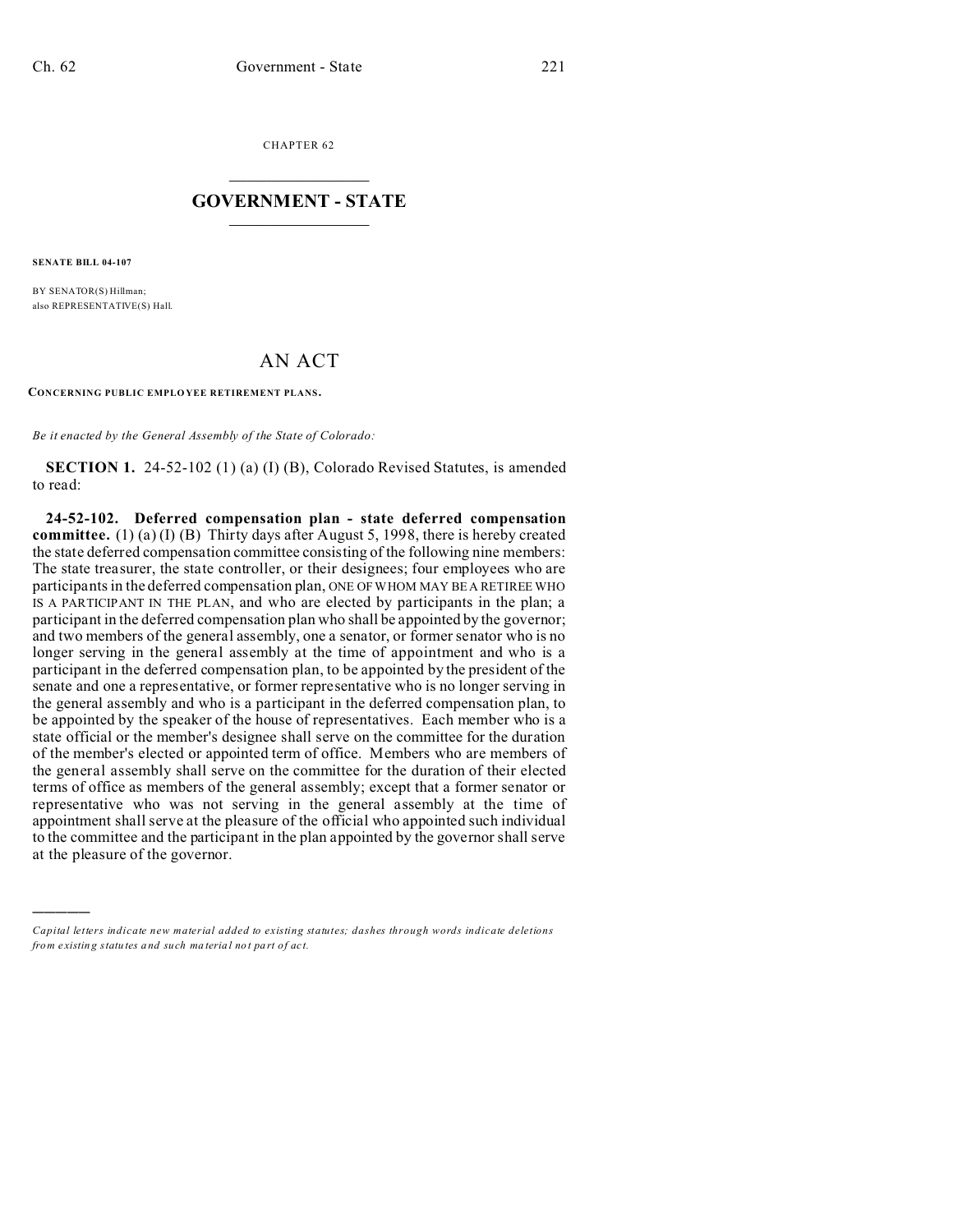**SECTION 2.** Part 1 of article 52 of title 24, Colorado Revised Statutes, is amended BY THE ADDITION OF A NEW SECTION to read:

**24-52-106. Confidentiality of personal financial information.** ALL INFORMATION CONTAINED IN RECORDS OF PARTICIPANTS, FORMER PARTICIPANTS, INACTIVE PARTICIPANTS, AND BENEFIT RECIPIENTS AND THEIR DEPENDENTS THAT SPECIFICALLY IDENTIFIES ANY FINANCIAL INFORMATION OF SUCH PERSONS SHALL BE KEPT CONFIDENTIAL BY THE COMMITTEE.

**SECTION 3.** Part 2 of article 52 of title 24, Colorado Revised Statutes, is amended BY THE ADDITION OF THE FOLLOWING NEW SECTIONS to read:

**24-52-207. Confidentiality of personal financial information.** ALL INFORMATION CONTAINED IN RECORDS OF PARTICIPANTS, FORMER PARTICIPANTS, INACTIVE PARTICIPANTS, AND BENEFIT RECIPIENTS AND THEIR DEPENDENTS THAT SPECIFICALLY IDENTIFIES ANY FINANCIAL INFORMATION OF SUCH PERSONS SHALL BE KEPT CONFIDENTIAL BY THE COMMITTEE.

**24-52-208. Moneys not subject to legal process.** EXCEPT FOR ASSIGNMENTS FOR CHILD SUPPORT PURPOSES AS PROVIDED FOR IN SECTIONS 14-10-118 (1) AND 14-14-107, C.R.S., AS THEY EXISTED PRIOR TO JULY 1, 1996, FOR INCOME ASSIGNMENTS FOR CHILD SUPPORT PURPOSES PURSUANT TO SECTION 14-14-111.5, C.R.S., FOR LIENS FILED PURSUANT TO SECTION 26-13-128, C.R.S., FOR CURRENT CHILD SUPPORT, CHILD SUPPORT DEBT, RETROACTIVE CHILD SUPPORT,CHILD SUPPORT ARREARAGES, CHILD SUPPORT COSTS, OR CHILD SUPPORT WHEN COMBINED WITH MAINTENANCE, FOR WRITS OF GARNISHMENT THAT ARE THE RESULT OF A JUDGMENT TAKEN FOR CURRENT CHILD SUPPORT, CHILD SUPPORT DEBT, RETROACTIVE CHILD SUPPORT, CHILD SUPPORT ARREARAGES, CHILD SUPPORT COSTS, OR CHILD SUPPORT WHEN COMBINED WITH MAINTENANCE, AND FOR PAYMENTS MADE IN COMPLIANCE WITH A PROPERLY EXECUTED COURT ORDER APPROVING A WRITTEN AGREEMENT ENTERED INTO PURSUANT TO SECTION 14-10-113 (6), C.R.S., NO MONEYS, ASSETS, BENEFITS, OR PAYMENTS UNDER A PLAN ESTABLISHED OR ADMINISTERED PURSUANT TO THE PROVISIONS OF THIS ARTICLE SHALL BE ASSIGNABLE EITHER IN LAW OR IN EQUITY OR BE SUBJECT TO EXECUTION, LEVY, ATTACHMENT, GARNISHMENT, OR ANY OTHER LEGAL PROCESS. NOTHING IN THIS SECTION SHALL BE DEEMED TO ALTER ANY GREATER RESTRICTIONS ON LEGAL PROCESS AGAINST THE DEFINED CONTRIBUTION PLAN UNDER FEDERAL OR STATE LAW.

**SECTION 4.** 24-52-202 (5), Colorado Revised Statutes, is amended to read:

**24-52-202. Definitions.** As used in this part 2, unless the context otherwise requires:

(5) "Employer" means the state, the general assembly, THE OFFICE OF A DISTRICT ATTORNEY IN A JUDICIAL DISTRICT, and any state department that employs an eligible employee.

**SECTION 5.** 14-10-113 (6) (a) (I), Colorado Revised Statutes, is amended to read:

**14-10-113. Disposition of property.** (6) (a) (I) Notwithstanding any